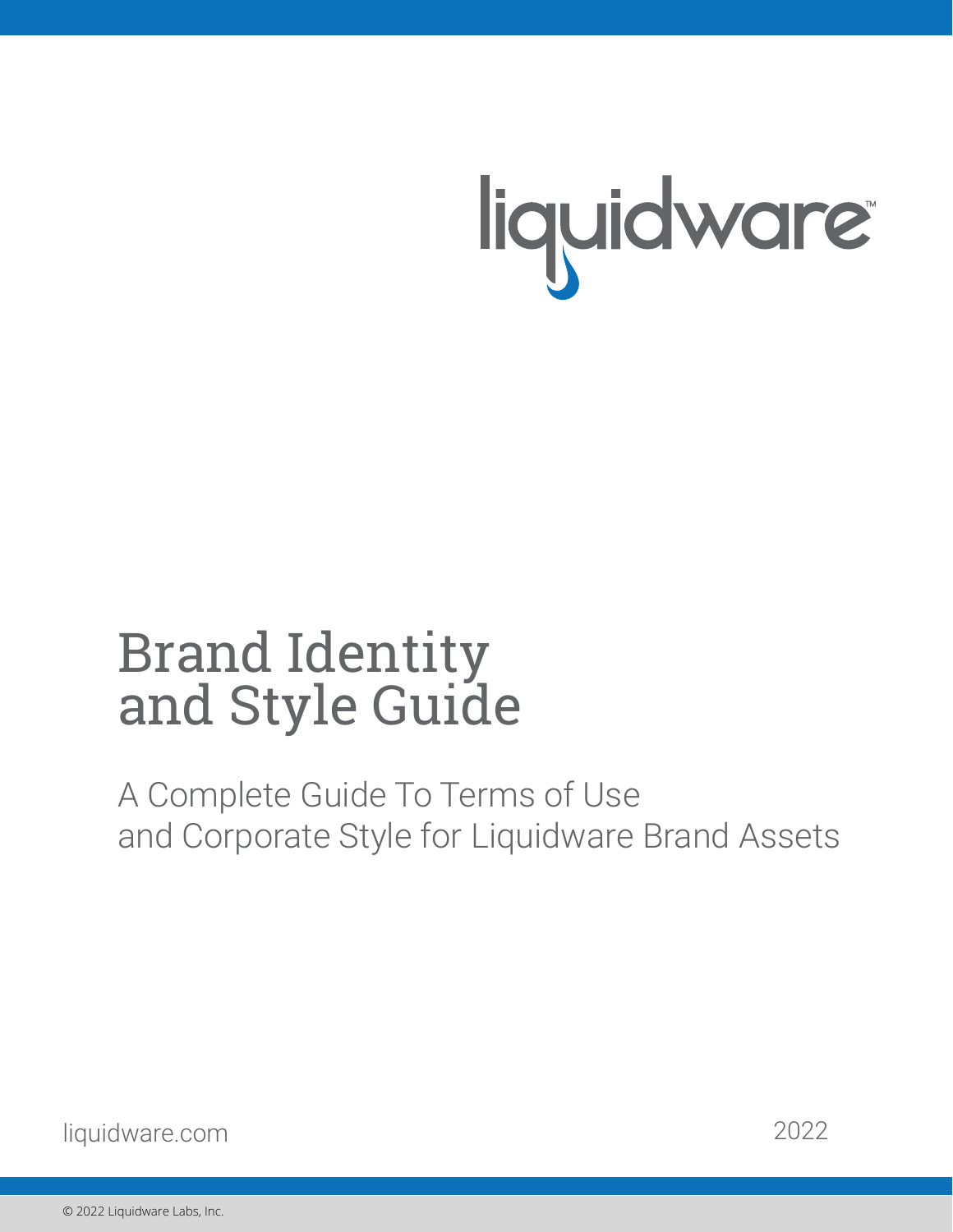

#### Purpose of Brand Identity & Style Guide

The Liquidware Brand Identity and Style Guide has been developed to provide guidance regarding the use of Liquidware corporate brand (logos, taglines, product names, services and program names) and the graphics and images that support the corporate brand. The standards outlined in this style guide are intended to establish the legal and approved use of Liquidware brand elements both internally and by outside agencies that need to utilize the brand for marketing purposes

Please read these terms of use ("Terms") carefully before using trademarks and other brand assets of Liquidware Labs, Inc. Through receipt of this guidebook, you acknowledge that you have read, understood and agree to be bound by these terms and to comply with all applicable laws and regulations, including United States export and re-export control laws and regulations, diversion contrary to United States export laws is prohibited. If you do not agree to these terms, you are not authorized to use Liquidware brand assets.

Liquidware reserves the right to change these terms from time to time, without notice, in its sole and absolute discretion. Additional or different Terms, conditions and notices may apply to specific materials, information, products, software or services offered through the Liquidware websites. In the event of any conflict, such additional or different terms, conditions and notices will prevail over these Terms. Please see the applicable agreement or notice.

#### Use of Software

To the extent that Liquidware provides for the download of proprietary Liquidware software or open source software ("Software") from Liquidware's website ("Websites") such Software is protected by the applicable copyright, patent or other intellectual property rights of either Liquidware Labs, Inc. or the third party licensor. Any use of the Software is subject to the terms of the applicable end-user or open source license agreement.

All evaluation software is provided "AS IS" for evaluation and internal use only. You may not use evaluation Software for commercial, development or production purposes. In addition, evaluation Software may be time-disabled and may cease to operate after a period of time.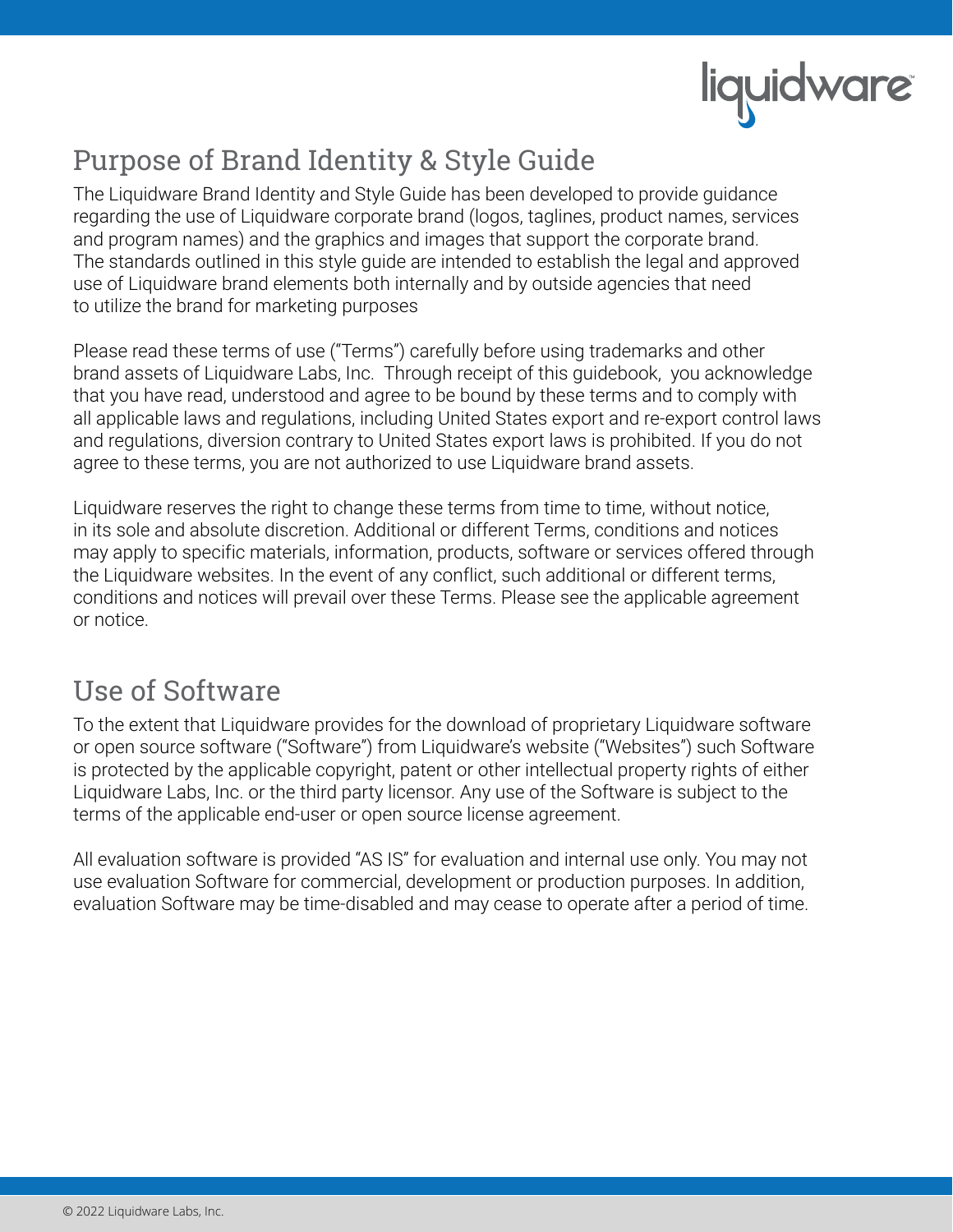

#### Anti-Piracy/License Compliance

Liquidware protects its technology vigilantly and permits others to use it by virtue of license agreements. The use or distribution of Liquidware software without permission from Liquidware is software piracy. Liquidware Labs, Inc. distributes and sells its product through a worldwide channel network of distributors and resellers. Liquidware does not distribute or sell its product through unauthorized channels such as auctions, peer-to-peer networking, or through illegal download sites offering key or serial number generators. If you are contemplating or have obtained Liquidware software through one of these avenues, you likely will find yourself with pirated software. Please contact Liquidware for assistance with your own or another's unauthorized use of Liquidware software.

Following these standards will help us all realize the immense marketing value of the Liquidware identity, and at the same time, will guide you in protecting one of our most valuable assets, the Liquidware brand identity.

If additional questions come up regarding the information provided on the following pages or any other information is needed, or not addressed in this guide, please contact:

Raymond Swanson *Director of Global Marketing* ray.swanson@liquidware.com 224.836.1541 x144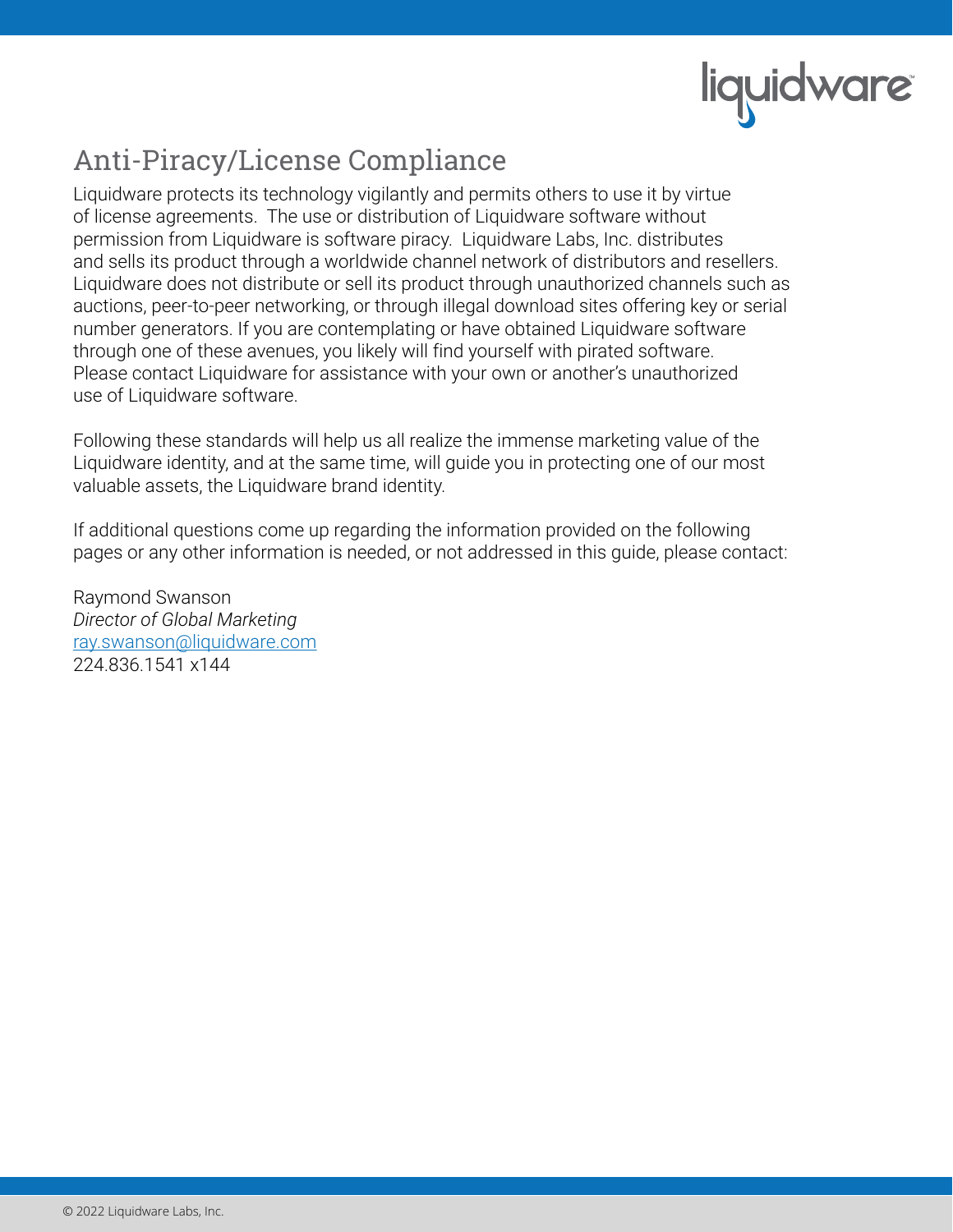

#### **Trademarks**

Liquidware Labs, Inc. reserves all rights to its trademarks, service marks and logos, which together with the trademarks, service marks and logos of subsidiaries of Liquidware Labs, Inc. will be collectively referred to as "Liquidware Marks."

The Liquidware Marks are highly valued intellectual property, and therefore Liquidware Labs will take the necessary steps to guard against dilution and the use of third-party marks which are confusingly similar to Liquidware Marks or which are likely to cause confusion with Liquidware Marks.

Liquidware Marketing is the only authorized entity within Liquidware to approve use of Liquidware Brand Assets. No employee or other representative of Liquidware is authorized to grant permission to use Liquidware Marks or to provide guidance in their use. Thus, any promise or other representation with respect to Liquidware Marks by a Liquidware employee in the absence of a formal written agreement from Liquidware Marketing cannot be relied upon.

In the United States, Liquidware Marks should be designated by the symbol "™".

#### Linking to Liquidware Websites

Linking to the Liquidware Websites by Strategic Alliance partners, Acceler8 partners or other Liquidware channel partners is pre-approved provided there is a signed contract and the partnership is in good standing. Any other links from other agencies must be approved in writing by Liquidware.

#### Copyright Materials

Except where otherwise specified, the contents of the Liquidware Websites are copyright © 2009-2022 Liquidware Labs, Inc., 3600 Mansell Road, Suite 200, Alpharetta, GA 30022, USA. All rights reserved.

The contents of the Liquidware Websites are subject to protection under U.S. and foreign copyright laws. You may not copy, reuse, distort, appropriate or distribute any portion of the Liquidware Branded Assets, including brochures, websites, photographs, images, diagrams, videos, websites, blog materials, logos, product names, graphic treatments, taglines, themes, advertising, etc. except upon specific request to and with specific written permission from Liquidware Marketing.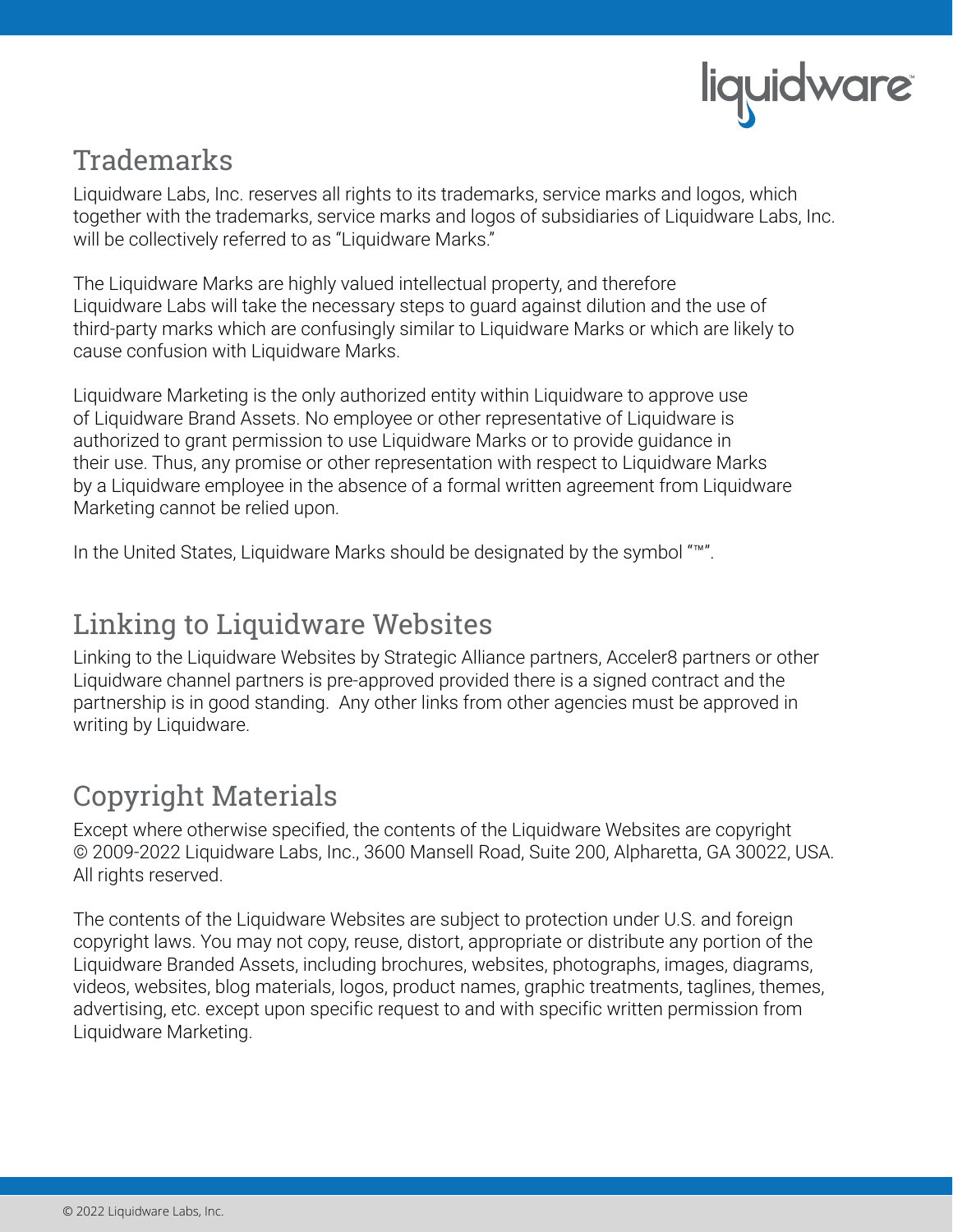

#### Liquidware Labs Logos Terms of Use

The official logotype uses the Liquidware name only (does not include the "Labs" or "Inc.") and it is rendered in stylized format. The Liquidware "drop" accents the lettering off of the decender of the letter "q". That is the only appropriate place for the drop and should not be placed anywhere else (above, below or to the right), nor should it be rendered in any other color than the official color assigned to the logo. Also, as the name Liquidware is trademarked, the ™ symbol must appear in the logo. However, it is not a registered trademark, so do not use the ®, nor should the ™ be enclosed in a circle.

Below is the official Liquidware logo.



Please note the appropriate proportions of the drops to the type font size. These are the proportions that should be kept when rendering the logo on all materials, including when screened onto fabric. For embroidery, please request the embroidery file from the Liquidware Marketing Department.

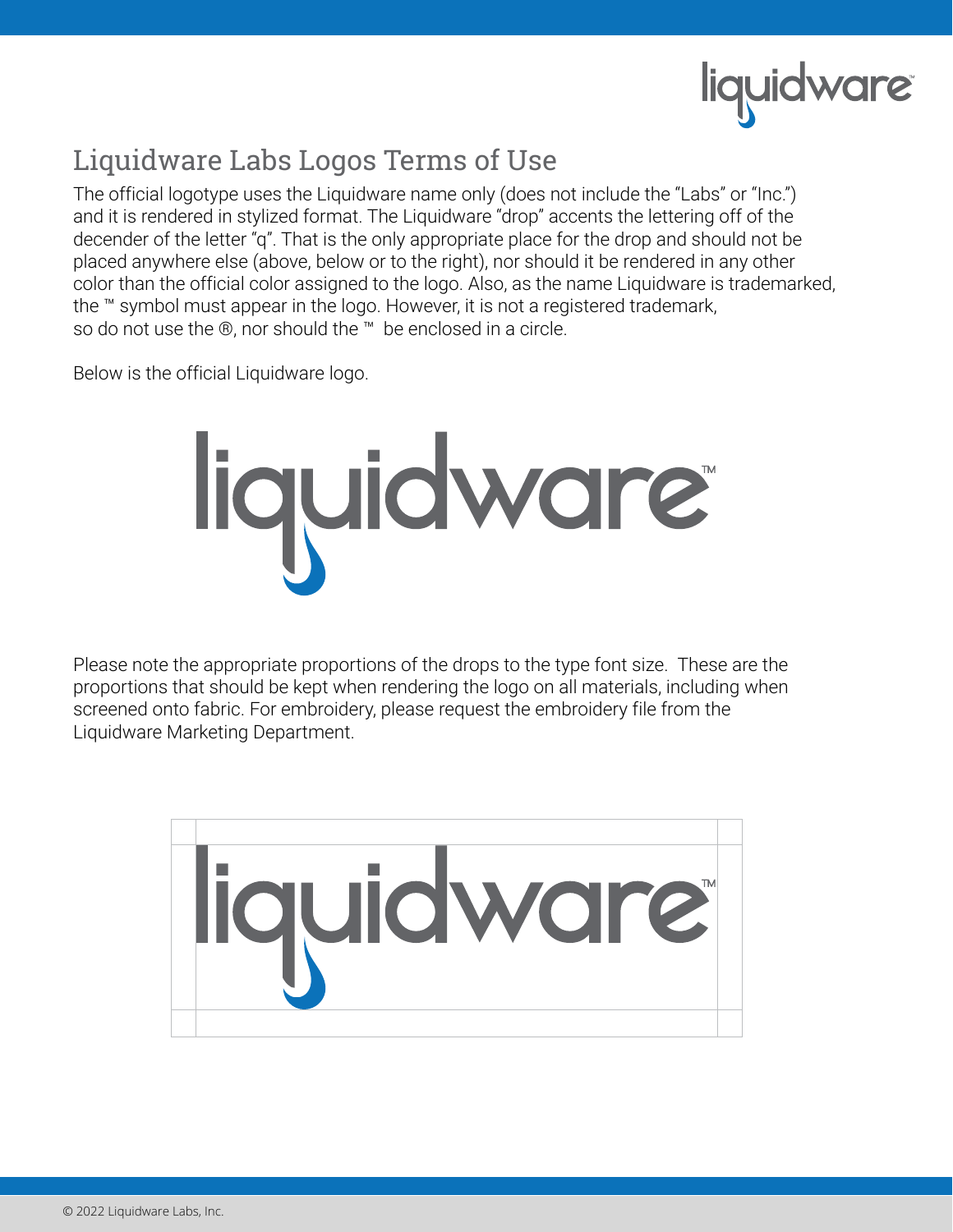#### Liquidware Logo: Acceptable Background Treatments

The color Liquidware Labs, for the most part, will be rendered only on a white or black background to ensure that the colors used appear "true." Exceptions may be made in very rare cases, but must be run by the Liquidware Marketing Department for approval in advance. A sample of the Liquidware Labs logo on a black background is shown below.



On occasion, the Liquidware logo will need to be rendered without color. The only acceptable versions are solid black or solid white (reversed out) as shown below. All other variations must be approved by the Liquidware Marketing Department.





When the logo is reversed out  $-$  it should only be white. It cannot be against a color background, but the logo itself should not be rendered in a solid color (for example all green against a blue background.) No exceptions.

Again, the drops are to the left of the logo. The proportions are the same as with the color logo. Any questions about how to use or display the logo  $-$  particularly with regard to its use by outside agencies, including partners  $-$  should be referred back to the Liquidware Marketing Dept.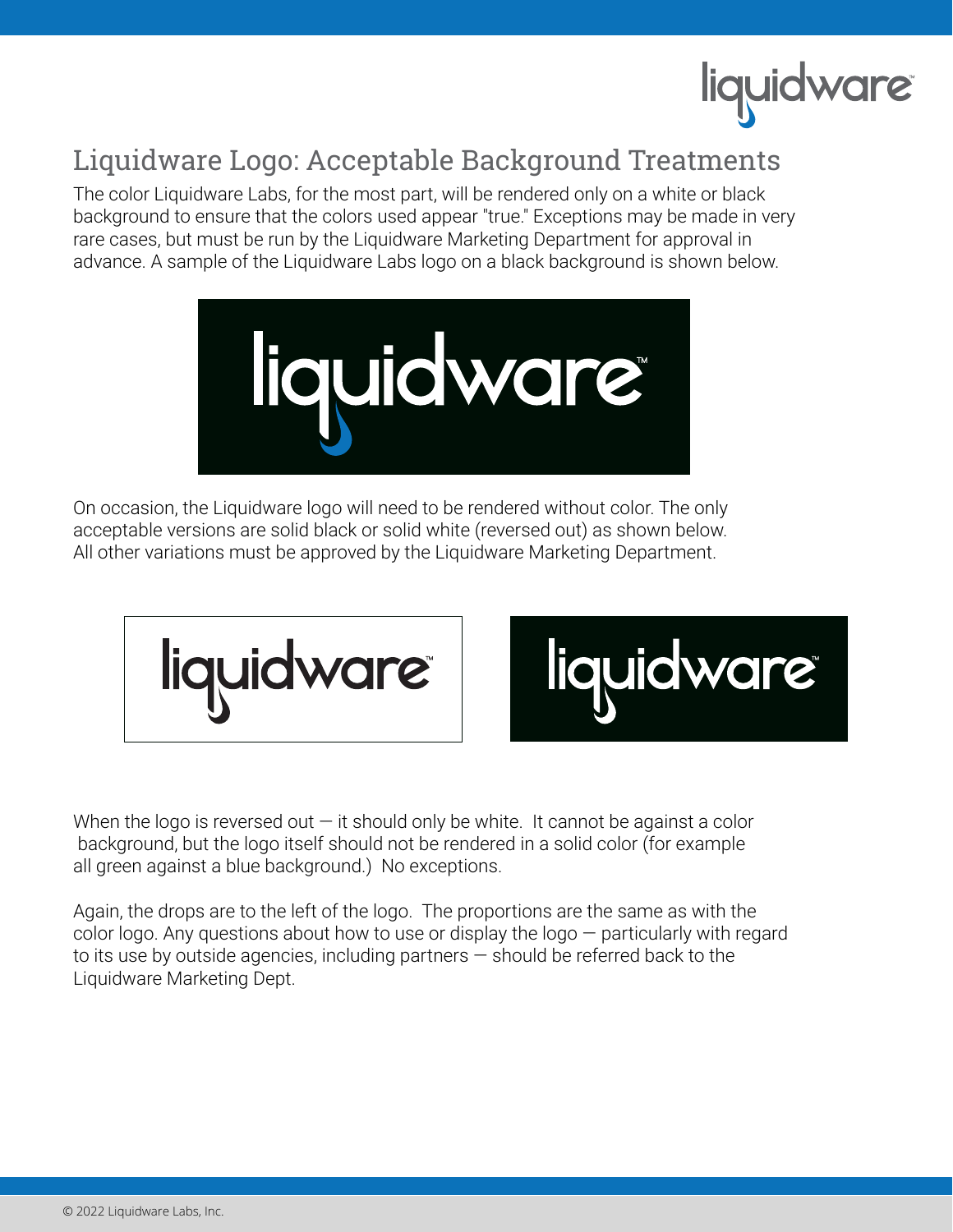#### Liquidware Logotype: Unauthorized Treatments

The drops have appeared occasionally as a stand-alone element in Liquidware | promotional materials. Only the Liquidware Marketing Department can make a decision as to when and how to use the drops as a stand-alone graphical element. Partners are not allowed to use the drops alone in any situation. They may only use official Liquidware logos, provided by the Liquidware Marketing Department. If there are any questions, consult the Liquidware Marketing Department.

Below are some examples of incorrect ways to render the logo. The technical term for incorrectly displaying the logo  $-$  referred to as "corrupting" it. Although it may seem harmless to add or subtract elements, when you do so, it reduces the legal standing and ownership of Liquidware logo and allows others, including competitors, to infringe on its use.





Basically, any approach to render the logo in any other ways than the official logos (color, black & white) should be questioned. If you need guidance, please contact the Liquidware Marketing Department.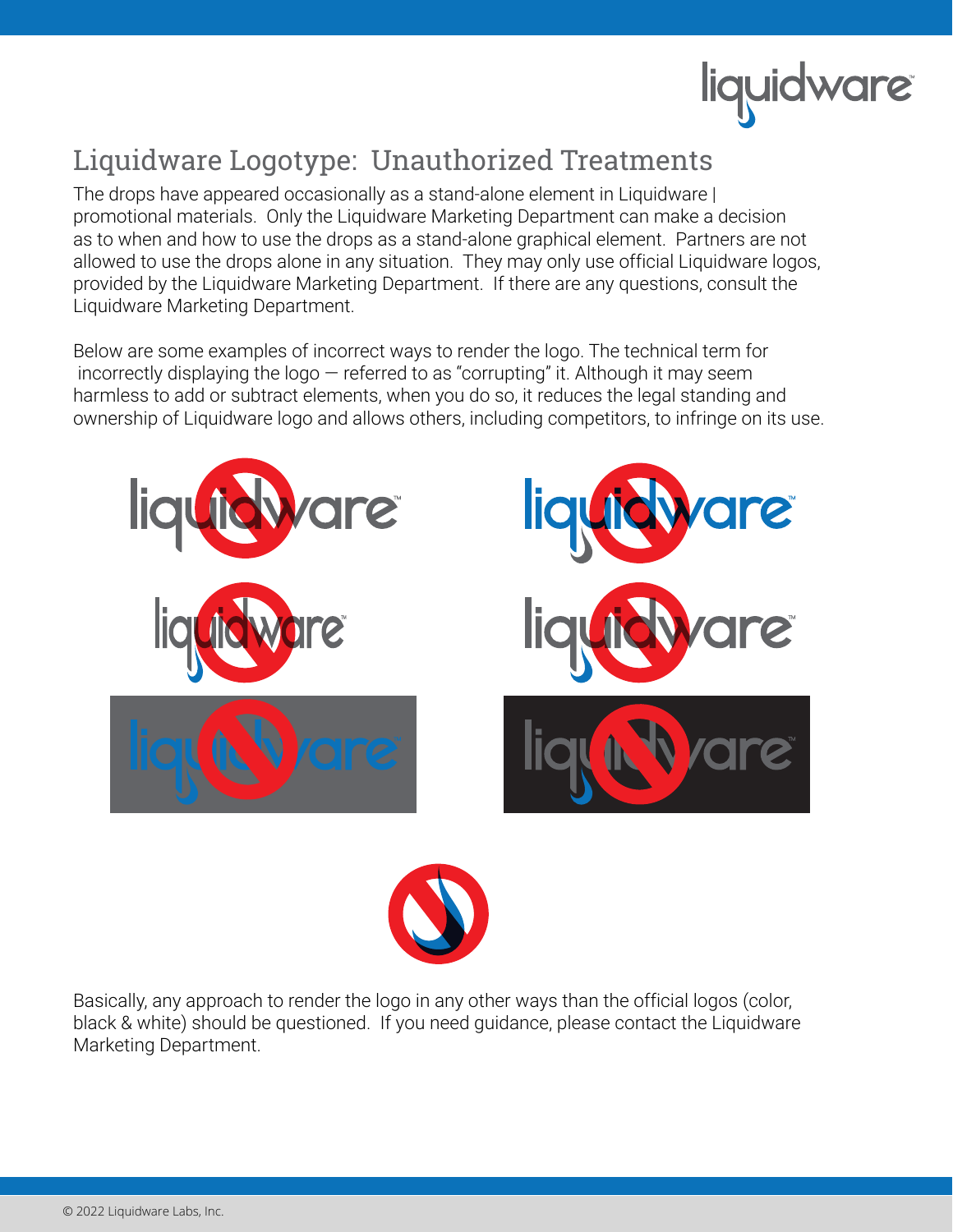#### Liquidware Labs Product Logotype: Terms of Use

Most of Liquidware Labs, Inc. product names are trademarked and must be rendered in Roboto Slab Regular in all stylized treatments of names on materials when used as a logo.

All product names in copy should follow the same capitalization as they are listed below:

ProfileUnity™ ProfileUnity™ FlexApp™ ProfileUnity™ FlexDisk™ FlexDisk™ ProfileDisk™ FlexApp™ FlexApp™ One Stratusphere™ Stratusphere™ UX Stratusphere™ FIT Stratusphere™ Adapter Cloud Login Analysis™ CommandCTRL™ Essentials™ Essentials Suite™

The product names should be rendered consistently as they are depicted in the proceeding section for most products.

#### Liquidware Company Name Terms of Use

The name of the company is Liquidware Labs, Inc. This is the official name, in the copyright section, but in all promotional materials the name Liquidware should be used. The name Liquidware should also be used in front of each product name the first time a product is named in a document. The first mention of the company name should also include the ™ symbol. Subsequent references to Liquidware in the same document can drop the"™ symbol.

#### Liquidware Tagline and Themes Terms of Use

The current tagline for Liquidware is "Digital Workspace Management" and can be seen in its treatment below.

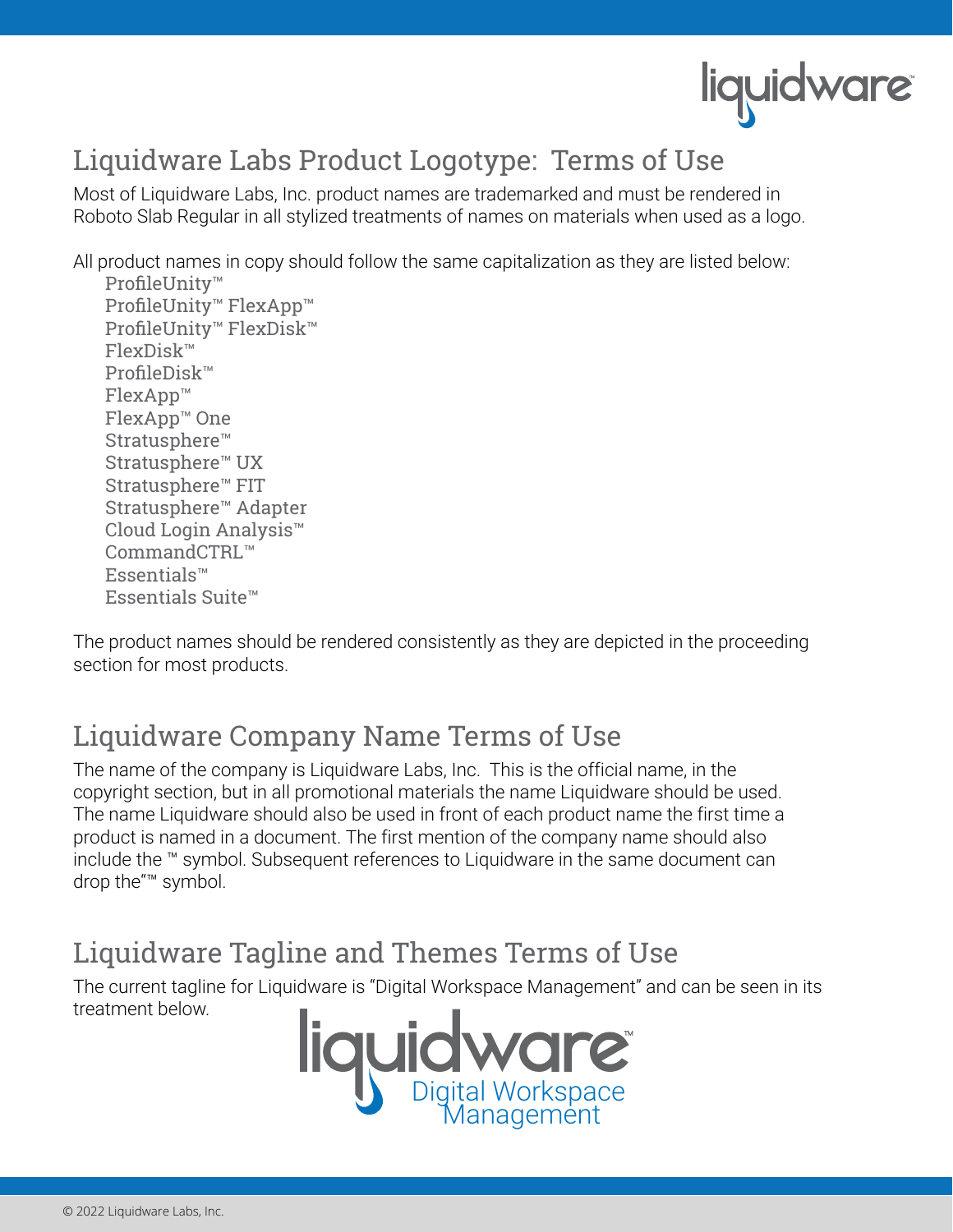

#### Liquidware Labs Copyright

The following is an all-inclusive version of the copyright notation. All Liquidware materials will include a version of the following depending on what content is in the document. Please check with the Liquidware Marketing Dept. if you have any questions about how to appropriately reflect the copyright.

©2022 Liquidware Labs, Inc. All rights reserved. Liquidware, Liquidware Labs, ProfileUnity, FlexApp, Stratusphere UX, ProfileDisk, PackageOnce, ProfileBridge, FlexApp One, CommandCTRL and FastPackaging are all trademarks of Liquidware Labs, Inc. All other marks mentioned herein may be trademarks of their respective companies.

#### Liquidware Presentations

Presentations are an important component of the Liquidware marketing approach and should definitely portray a consistent look and feel for the company. A template exists for Liquidware presentations. This is the official PowerPoint template for Liquidware and should be used as the basis for all presentations. No other template should be used.

For all presentations that have custom graphic elements, please seek approval from the Liquidware Marketing Department.

#### Liquidware Approved Color Palate

The official color palate for the Liquidware Labs brand is listed below. For convenience, CMYK, RGB, HEX and PANTONE® values are listed for each swatch.

| Color | Pantone       | <b>CMYK</b>       | <b>RGB</b>  | <b>HEX</b> |
|-------|---------------|-------------------|-------------|------------|
|       | 425           | $0 - 0 - 0 - 75$  | 99-100-103  | #636467    |
|       | 2935C         | 100-50-0-0        | 11-114-186  | #0B72BA    |
|       | Process Black | $0 - 0 - 0 - 100$ | $0 - 0 - 0$ | #000000    |
|       |               | $0 - 0 - 0 - 0$   | 255-255-255 | #FFFFFFF   |